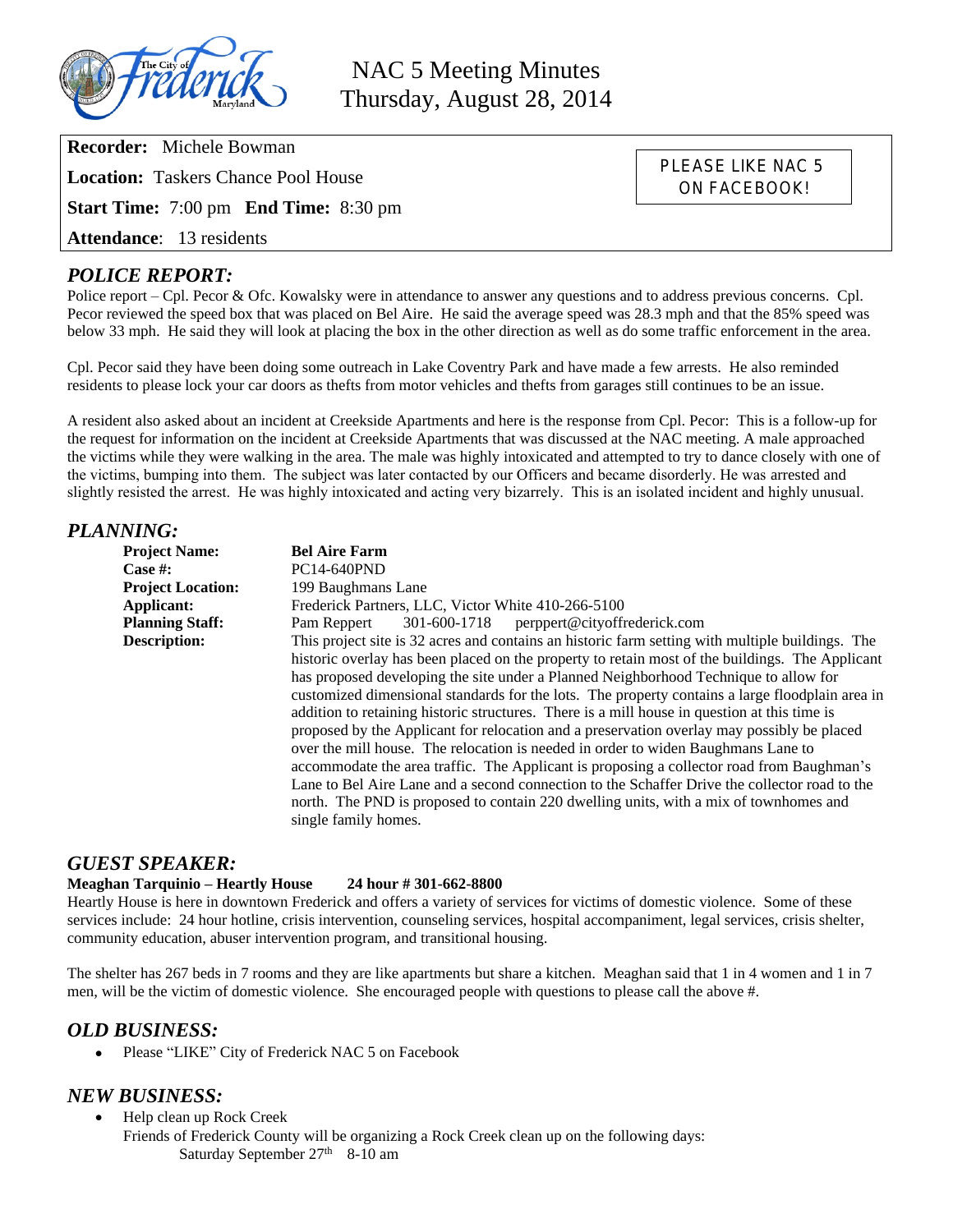Saturday, October  $4<sup>th</sup>$  10 am – 12 noon Saturday, October 25<sup>th</sup> 12-2 pm Saturday, November 8<sup>th</sup> 2-4 pm If you are interested in volunteering please contact [waterwatchers@friendsoffrederickcounty.org](mailto:waterwatchers@friendsoffrederickcounty.org)

# *SUGGESTIONS/COMMENTS:*

## *UPCOMING EVENTS:*

| $\bullet$ | September $13th$          | $11:00$ am $-5:00$ pm | In the Streets                 | Downtown Frederick                            |
|-----------|---------------------------|-----------------------|--------------------------------|-----------------------------------------------|
| $\bullet$ | September 13th            | $5:00 - 9:00$ pm      | Up The Creek                   | Live music at the Carroll Creek Amphitheatre  |
| $\bullet$ | September 26th            | $9:30$ am $-1:00$ pm  | March on Frederick             | Harry Grove Stadium. www.civilrights.hood.edu |
| $\bullet$ | December 3rd              | $5:30 - 7:00$ pm      | <b>Holiday Art Competition</b> | Delaplaine Visual Arts Center                 |
| $\bullet$ | December 5 <sup>th</sup>  | $7:00 - 8:00$ pm      | Festival of Lights             | City Hall                                     |
| $\bullet$ | December 6th & 7th        | $5:00 - 9:00$ pm      | Candlelight House Tour         | Contact Celebrate Frederick for more info     |
| $\bullet$ | December 11 <sup>th</sup> | $12:00 - 4:00$ pm     | Scents & Sweets                | Contact Celebrate Frederick for more info     |
| $\bullet$ | December 12th             | $6:30 - 7:30$ pm      | Kris Kringle Procession        | Downtown Frederick & Baker Park Bandshell     |

#### *NAC 5CONTACT INFORMATION: ournac5@gmail.com*

| Diana Halleman | hallemd@yahoo.com        |                     | Belinda Morton taskerschanceinfo@gmail.com |
|----------------|--------------------------|---------------------|--------------------------------------------|
| Sharon Glaser  | sglaser@aol.com          | Gerald Harris       | harrisge04021958@aol.com                   |
| Shauna Tunder  | shaunatunder@comcast.net | Catherine DiGennaro | catherine@digennaro.com                    |

## *CITY CONTACT INFORMATION:*

Michele Bowman, Community Outreach/NAC Specialist:

Frederick Police Department Sgt. Mike Pue<br>
301-601-600-1278 Frederick Police Department Cpl. Wayne Trapp Frederick Police Department Code Enforcement Dean Brightbill

#### **NAC 5 MEETINGS – 7:00 pm**

Taskers Chance Pool House September 25<sup>th</sup> October 23rd November 20<sup>th</sup>

| 301-600-2091 | mbowman@frederickmdpolice.org   |
|--------------|---------------------------------|
| 301-600-1278 | mpue@frederickmdpolice.org      |
| 301-600-1258 | wtrapp@frederickmdpolice.org    |
| 301-600-3832 | dbrightbill@cityoffrederick.com |

#### **FREDERICK POLICE DEPARTMENT**

**Emergency:** 911 **Non-Emergency:** 301-600-2100 **Anonymous Crime Tips** 301-600 TIPS (8477) – phone 240-674-TIPS (8477) - text [fpdcrimetip@frederickmdpolice.org](mailto:fpdcrimetip@frederickmdpolice.org) **Drug Tip Line** 301-600-2246

[fpddrugtip@frederickmdpolice.org](mailto:fpddrugtip@frederickmdpolice.org)

#### **NAC 5 FPD Statistics**

| <b>CALL TYPE</b>                     |      | Jan            | Feb  | Mar  | Apr            | May            | June           | July           | Aug  | <b>Sept</b> | Oct  | <b>Nov</b> | <b>Dec</b>     |
|--------------------------------------|------|----------------|------|------|----------------|----------------|----------------|----------------|------|-------------|------|------------|----------------|
| <b>Calls For Service</b>             | 2011 | 1162           | 1071 | 1260 | 1258           | 892            | 1040           | 1156           | 1152 | 1439        | 1257 | 1090       | 1293           |
|                                      | 2012 | 1156           | 1159 | 1386 | 1223           | 1306           | 1244           | 1226           | 1330 | 1137        | 1321 | 1163       | 1248           |
|                                      | 2013 | 1157           | 1229 | 1214 | 1315           | 1324           | 1194           | 1223           | 1336 | 1148        | 1355 | 1325       | 1399           |
|                                      | 2014 | 1572           | 1484 | 1516 | 1682           | 1629           | 1492           | 1541           |      |             |      |            |                |
| Patrol Checks (proactive)            | 2011 | 109            | 145  | 194  | 151            | 86             | 105            | 77             | 58   | 146         | 114  | 138        | 193            |
|                                      | 2012 | 116            | 113  | 164  | 199            | 203            | 163            | 217            | 252  | 217         | 214  | 162        | 195            |
|                                      | 2013 | 213            | 203  | 181  | 229            | 192            | 161            | 149            | 159  | 135         | 154  | 141        | 157            |
|                                      | 2014 | 328            | 234  | 215  | 224            | 228            | 264            | 231            |      |             |      |            |                |
| Traffic Stops (proactive)            | 2011 | 336            | 330  | 300  | 286            | 199            | 180            | 267            | 253  | 417         | 323  | 267        | 286            |
|                                      | 2012 | 228            | 378  | 407  | 248            | 258            | 224            | 155            | 198  | 180         | 256  | 232        | 287            |
|                                      | 2013 | 296            | 408  | 356  | 209            | 241            | 195            | 221            | 231  | 193         | 227  | 226        | 254            |
|                                      | 2014 | 234            | 284  | 300  | 348            | 330            | 193            | 249            |      |             |      |            |                |
| <b>Calls Minus Above (proactive)</b> | 2011 | 717            | 596  | 766  | 821            | 607            | 755            | 812            | 841  | 876         | 820  | 685        | 814            |
|                                      | 2012 | 812            | 668  | 815  | 975            | 845            | 857            | 854            | 880  | 740         | 851  | 769        | 766            |
|                                      | 2013 | 548            | 618  | 677  | 877            | 891            | 838            | 853            | 946  | 820         | 974  | 958        | 988            |
|                                      | 2014 | 1010           | 966  | 1001 | 1110           | 1071           | 1035           | 1061           |      |             |      |            |                |
| <b>Average Calls Per Day (minus</b>  | 2011 | 23             | 20   | 25   | 27             | 20             | 25             | 27             | 27   | 29          | 27   | 22         | 27             |
| alarms)                              | 2012 | 26             | 22   | 27   | 33             | 35             | 28             | 28             | 28   | 24          | 27   | 25         | 24             |
|                                      | 2013 | 21             | 20   | 22   | 28             | 28             | 27             | 27             | 30   | 26          | 31   | 30         | 31             |
|                                      | 2014 | 32             | 31   | 32   | 36             | 35             | 33             | 34             |      |             |      |            |                |
| 911                                  | 2011 | 78             | 77   | 71   | 98             | 79             | 90             | 96             | 97   | 115         | 101  | 88         | 104            |
|                                      | 2012 | 116            | 53   | 85   | 108            | 94             | 123            | 111            | 96   | 115         | 102  | 83         | 106            |
|                                      | 2013 | 82             | 90   | 94   | 113            | 96             | 87             | 112            | 98   | 108         | 77   | 97         | 102            |
|                                      | 2014 | 113            | 95   | 108  | 131            | 130            | 129            | 175            |      |             |      |            |                |
| Accident, Personal Injury            | 2011 | 3              | 4    | 6    | $\overline{4}$ | $\overline{c}$ | $\overline{2}$ | $\overline{7}$ | 4    | 5           | 2    | 5          |                |
|                                      | 2012 | $\overline{4}$ | 5    |      | 11             | 12             | $\overline{2}$ | 2              | 3    | 4           | 3    | 3          | $\overline{c}$ |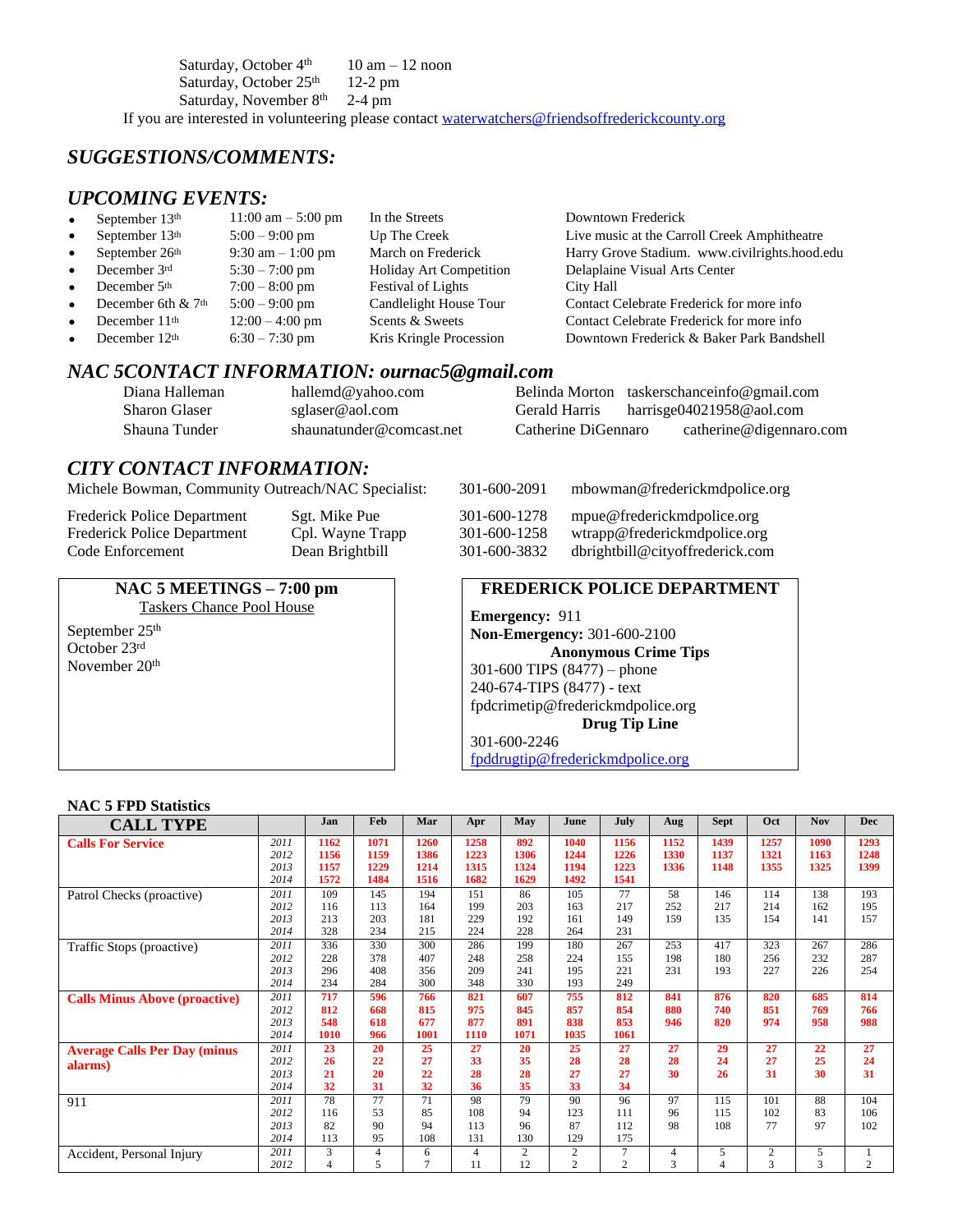|                                 | 2013         | $\overline{4}$                              | $\mathbf{1}$                         | 4                                    | 3                                    | $\overline{4}$                     | 10                                 | $\boldsymbol{0}$                          | 6                                    | 6                                    | 5                                | $\tau$                               | $\sqrt{2}$                         |
|---------------------------------|--------------|---------------------------------------------|--------------------------------------|--------------------------------------|--------------------------------------|------------------------------------|------------------------------------|-------------------------------------------|--------------------------------------|--------------------------------------|----------------------------------|--------------------------------------|------------------------------------|
|                                 | 2014         | 3                                           | $\boldsymbol{0}$                     | $\overline{c}$                       | $\sqrt{2}$                           | $\boldsymbol{0}$                   | $\overline{4}$                     | $\sqrt{2}$                                |                                      |                                      |                                  |                                      |                                    |
| Accident, Property Damage       | 2011<br>2012 | 18<br>20                                    | 13<br>19                             | 19<br>26                             | 13<br>22                             | 9<br>20                            | 17<br>16                           | 15<br>13                                  | 21<br>23                             | 19<br>17                             | 30<br>18                         | 20<br>19                             | 23<br>23                           |
|                                 | 2013         | 15                                          | 13                                   | 15                                   | 18                                   | 27                                 | 28                                 | 26                                        | 26                                   | 13                                   | 24                               | 22                                   | 22                                 |
|                                 | 2014         | 23                                          | 23                                   | 25                                   | 15                                   | 21                                 | 24                                 | 17                                        |                                      |                                      |                                  |                                      |                                    |
| Accident, Vehicle               | 2011         | $\overline{34}$                             | 19                                   | $\overline{30}$                      | $\overline{30}$                      | 17                                 | $\overline{27}$                    | $\overline{38}$                           | $\overline{30}$                      | $\overline{32}$                      | 45                               | $\overline{35}$                      | $\overline{29}$                    |
|                                 | 2012<br>2013 | 42<br>33                                    | 51<br>37                             | 54<br>35                             | 54<br>45                             | 62<br>55                           | 51<br>73                           | 38<br>40                                  | 46<br>60                             | 40<br>46                             | 42<br>47                         | 37<br>45                             | 58<br>47                           |
|                                 | 2014         | 52                                          | 44                                   | 52                                   | 40                                   | 47                                 | 60                                 | 54                                        |                                      |                                      |                                  |                                      |                                    |
| <b>Alcohol Complaint</b>        | 2011         | $1\,$                                       | $\mathbf{1}$                         | $\mathbf{1}$                         | $\boldsymbol{0}$                     | $\mathbf{0}$                       | $\sqrt{2}$                         | $\boldsymbol{0}$                          | $\boldsymbol{0}$                     | $\boldsymbol{0}$                     | $\mathbf{0}$                     | $\mathbf 0$                          | $\mathbf{0}$                       |
|                                 | 2012         | $\boldsymbol{0}$                            | $\boldsymbol{0}$                     | $\boldsymbol{0}$                     | $\boldsymbol{0}$                     | $\mathbf{0}$                       | $\boldsymbol{0}$                   | $\boldsymbol{0}$                          | $\boldsymbol{0}$                     | $\boldsymbol{0}$                     | $\mathbf{0}$                     | $\boldsymbol{0}$                     | $\mathbf{0}$                       |
|                                 | 2013<br>2014 | $\boldsymbol{0}$<br>$\overline{\mathbf{c}}$ | $\boldsymbol{0}$<br>$\boldsymbol{0}$ | $\boldsymbol{0}$<br>$\overline{c}$   | $\boldsymbol{0}$<br>$\boldsymbol{0}$ | $\overline{0}$<br>$\boldsymbol{0}$ | $\boldsymbol{0}$<br>$\overline{2}$ | $\boldsymbol{0}$<br>$\boldsymbol{0}$      | $\overline{0}$                       | $\mathbf{0}$                         | $\mathbf{0}$                     | $\mathbf{0}$                         | $\mathbf{0}$                       |
| Assault                         | 2011         | $\overline{4}$                              | $\mathbf{1}$                         |                                      | $\overline{8}$                       | 3                                  | $\overline{4}$                     | $\sqrt{6}$                                | 3                                    | 3                                    | 12                               | $\overline{3}$                       | $\mathfrak{Z}$                     |
|                                 | 2012         | 10                                          | 3                                    | 4                                    | 6                                    | $\overline{4}$                     | $\sqrt{2}$                         | $\sqrt{5}$                                | 6                                    | $\mathbf{1}$                         | 5                                | $\sqrt{5}$                           | 6                                  |
|                                 | 2013         | 8                                           | 3                                    | 8                                    | 8                                    | 9                                  | $\boldsymbol{7}$                   | $\overline{4}$                            | $\overline{4}$                       | 8                                    | 5                                | 6                                    | 10                                 |
| Burglary, B&E in Progress       | 2014<br>2011 | $\overline{4}$<br>$\overline{0}$            | 6<br>$\overline{0}$                  | 5<br>$\overline{0}$                  | 3<br>$\overline{0}$                  | 11<br>$\mathbf{0}$                 | $\overline{7}$<br>$\overline{0}$   | $\,$ 8 $\,$<br>$\overline{0}$             | $\boldsymbol{0}$                     | $\mathbf{0}$                         | $\boldsymbol{0}$                 | $\overline{0}$                       | $\mathbf{0}$                       |
|                                 | 2012         | $\overline{0}$                              | $\mathbf{1}$                         | $\overline{0}$                       | $\boldsymbol{0}$                     | $\overline{0}$                     | $\mathbf{1}$                       | $\boldsymbol{0}$                          | 1                                    | $\boldsymbol{0}$                     | 1                                | $\mathbf{1}$                         | $\mathbf{1}$                       |
|                                 | 2013         | $\boldsymbol{0}$                            | $\boldsymbol{0}$                     | $\boldsymbol{0}$                     | $\boldsymbol{0}$                     | $\boldsymbol{0}$                   | $\mathbf{0}$                       | $\boldsymbol{0}$                          | $\overline{0}$                       | $\boldsymbol{0}$                     | $\mathbf{0}$                     | $\boldsymbol{0}$                     | $\mathbf{1}$                       |
|                                 | 2014         | $\boldsymbol{0}$                            | $\boldsymbol{0}$                     | $\mathbf{0}$                         | $\overline{c}$                       | $\mathbf{0}$                       | $\mathbf{1}$                       | $\boldsymbol{0}$                          |                                      |                                      |                                  |                                      |                                    |
| <b>Burglary</b> , Commercial    | 2011<br>2012 | $\boldsymbol{0}$<br>$\mathbf{1}$            | $\boldsymbol{0}$<br>$\boldsymbol{0}$ | $\overline{0}$<br>$\boldsymbol{0}$   | $\boldsymbol{0}$<br>$\boldsymbol{0}$ | $\overline{0}$<br>$\overline{0}$   | $\,$ 8 $\,$<br>$\sqrt{2}$          | $\boldsymbol{0}$<br>$\boldsymbol{0}$      | $\mathbf{1}$<br>$\mathbf{1}$         | 3<br>$\mathbf{1}$                    | $\boldsymbol{0}$<br>$\mathbf{1}$ | $\overline{2}$<br>$\boldsymbol{0}$   | $\mathbf{0}$<br>$\mathbf{1}$       |
|                                 | 2013         | $\boldsymbol{0}$                            | $\mathbf{1}$                         | $\boldsymbol{0}$                     | $\overline{c}$                       | $\mathbf{0}$                       | $\overline{c}$                     | $\boldsymbol{0}$                          | $\overline{c}$                       | $\mathbf{1}$                         | $\mathbf{0}$                     | $\boldsymbol{0}$                     | $\mathbf{0}$                       |
|                                 | 2014         | $\boldsymbol{0}$                            | $\boldsymbol{0}$                     | $\boldsymbol{0}$                     | $\mathbf{1}$                         | $\boldsymbol{0}$                   | $\boldsymbol{0}$                   | $\mathbf{1}$                              |                                      |                                      |                                  |                                      |                                    |
| <b>Burglary</b> , Residential   | 2011         | $\overline{4}$<br>5                         | $\overline{0}$<br>$\boldsymbol{0}$   | $\overline{4}$<br>3                  | $\overline{4}$<br>3                  | $\overline{0}$<br>$\mathbf{2}$     | $\overline{0}$<br>$\mathfrak{Z}$   | $\overline{\mathbf{3}}$<br>$\overline{4}$ | $\overline{4}$<br>$\sqrt{2}$         | $\overline{4}$<br>$\overline{4}$     | 1<br>$\mathfrak{Z}$              | $\overline{2}$                       | $\boldsymbol{7}$<br>$\overline{4}$ |
|                                 | 2012<br>2013 | $\mathbf{1}$                                | 3                                    | $\overline{c}$                       | $\mathbf{1}$                         | 5                                  | 3                                  | $\boldsymbol{0}$                          | $\mathbf{1}$                         | 3                                    | $\mathbf{1}$                     | 6<br>$\mathbf{1}$                    | $\mathbf{0}$                       |
|                                 | 2014         | $\mathbf{1}$                                | $\boldsymbol{0}$                     | 3                                    | 1                                    | 5                                  | $\mathbf{1}$                       | $\boldsymbol{0}$                          |                                      |                                      |                                  |                                      |                                    |
| Destruction of                  | 2011         | $\overline{10}$                             | $\overline{9}$                       | $\overline{10}$                      | $\overline{12}$                      |                                    | $\overline{7}$                     | 13                                        | 11                                   | $\tau$                               | 5                                | 8                                    | 10                                 |
| Property/Vandalism              | 2012<br>2013 | 12<br>$\tau$                                | 5<br>5                               | 9<br>5                               | 9<br>9                               | 13<br>12                           | 8<br>15                            | 10<br>12                                  | 9<br>9                               | 13<br>9                              | 13<br>5                          | 9<br>$\,8\,$                         | 8<br>$\overline{c}$                |
|                                 | 2014         | 3                                           | $\sqrt{2}$                           | 9                                    | 8                                    | 10                                 | 5                                  | 11                                        |                                      |                                      |                                  |                                      |                                    |
| <b>Discharging Firearm</b>      | 2011         | $\mathbf{1}$                                | $\overline{0}$                       | 1                                    | $\overline{0}$                       | $\overline{0}$                     | $\overline{0}$                     | $\overline{0}$                            | $\overline{0}$                       | $\boldsymbol{0}$                     | $\boldsymbol{0}$                 | $\overline{2}$                       | $\overline{7}$                     |
|                                 | 2012<br>2013 | $\boldsymbol{0}$<br>$\boldsymbol{0}$        | $\boldsymbol{0}$<br>$\boldsymbol{0}$ | 1                                    | $\boldsymbol{0}$                     | $\mathbf{0}$                       | $\boldsymbol{0}$<br>3              | 1<br>$\mathbf{1}$                         | 3<br>$\mathbf{1}$                    | $\boldsymbol{0}$<br>$\mathbf{1}$     | $\boldsymbol{0}$<br>$\mathbf{0}$ | $\overline{4}$<br>$\overline{c}$     | $\boldsymbol{0}$                   |
|                                 | 2014         | $\sqrt{2}$                                  | $\boldsymbol{0}$                     | $\mathbf{1}$<br>$\mathbf{1}$         | $\mathbf{1}$<br>$\overline{c}$       | $\mathbf{1}$<br>$\overline{c}$     | $\boldsymbol{0}$                   | $\boldsymbol{0}$                          |                                      |                                      |                                  |                                      | $\mathbf{1}$                       |
| <b>Disorderly Conduct</b>       | 2011         | $\overline{3}$                              | $\overline{3}$                       | $\mathbf{1}$                         | $\overline{5}$                       | $\overline{0}$                     |                                    | $\overline{3}$                            | $\overline{c}$                       | $\sqrt{2}$                           | 4                                | $\overline{2}$                       | $\overline{\tau}$                  |
|                                 | 2012         | $\overline{4}$                              | $\overline{4}$                       | $\mathbf{1}$                         | $\mathbf{1}$                         | $\overline{4}$                     | $\mathbf{0}$                       | $\tau$                                    | $\mathbf{1}$                         | $\sqrt{2}$                           | $\sqrt{2}$                       | 5                                    | $\mathbf{1}$                       |
|                                 | 2013<br>2014 | $\overline{4}$<br>$\boldsymbol{0}$          | $\overline{c}$<br>$\mathbf{1}$       | $\boldsymbol{0}$<br>$\overline{c}$   | $\overline{c}$<br>$\boldsymbol{0}$   | 3<br>4                             | $\mathbf{1}$<br>$\mathbf{1}$       | 3<br>$\boldsymbol{0}$                     | $\overline{2}$                       | $\mathbf{0}$                         | 1                                | 5                                    | $\overline{c}$                     |
| Disturbance/Fights/Noise        | 2011         | $\boldsymbol{0}$                            | $\boldsymbol{0}$                     | $\mathbf{1}$                         | $\mathbf{1}$                         | $\boldsymbol{0}$                   | $\overline{2}$                     | $\overline{0}$                            | $\boldsymbol{0}$                     | $\boldsymbol{0}$                     | 1                                | $\mathbf{1}$                         | $\boldsymbol{0}$                   |
|                                 | 2012         | $\mathbf{1}$                                | $\boldsymbol{0}$                     | $\mathbf{0}$                         | $\mathbf{1}$                         | $\mathbf{0}$                       | $\mathbf{0}$                       | $\boldsymbol{0}$                          | $\mathbf{1}$                         | $\overline{c}$                       | 1                                | $\boldsymbol{0}$                     | $\mathbf{1}$                       |
|                                 | 2013<br>2014 | $\mathbf{1}$<br>$\sqrt{2}$                  | $\boldsymbol{0}$<br>$\mathbf{1}$     | $\boldsymbol{0}$<br>8                | $\sqrt{2}$<br>$\mathbf{1}$           | 3<br>5                             | $\mathbf{0}$<br>$\overline{c}$     | $\sqrt{3}$<br>5                           | $\overline{4}$                       | $\overline{c}$                       | $\mathbf{1}$                     | $\sqrt{2}$                           | $\mathbf{1}$                       |
| <b>Domestic Assault/Dispute</b> | 2011         | $\overline{2}$                              | $\overline{4}$                       | $\overline{\overline{3}}$            | 6                                    | $\overline{\mathbf{3}}$            | $\overline{7}$                     |                                           | 5                                    | $\sqrt{2}$                           | $\overline{4}$                   | $\mathbf{1}$                         | $\mathbf{1}$                       |
|                                 | 2012         | $\boldsymbol{0}$                            | $\mathbf{1}$                         | $\mathbf{1}$                         | 5                                    | 3                                  | $\overline{4}$                     | $\sqrt{3}$                                | $\mathbf{2}$                         | $\mathbf{2}$                         | $\sqrt{2}$                       | 5                                    | 3                                  |
|                                 | 2013<br>2014 | 1<br>$\overline{0}$                         | 6<br>8                               | 3<br>$\mathbf{1}$                    | 1<br>$\overline{c}$                  | 3<br>3                             | $\overline{4}$<br>6                | $\sqrt{5}$<br>3                           | 3                                    | $\overline{4}$                       | 3                                | $\overline{4}$                       | $\overline{c}$                     |
| Drug Complaint (narcotics)      | 2011         | $\overline{2}$                              | $\overline{\mathbf{3}}$              | $\boldsymbol{0}$                     | 5                                    | 1                                  | 3                                  | $\mathbf{1}$                              | 1                                    | 3                                    | 1                                | $\mathbf{1}$                         | $\mathfrak{2}$                     |
|                                 | 2012         | $\boldsymbol{0}$                            | $\overline{4}$                       | 3                                    | 3                                    | 1                                  | 1                                  | $\sqrt{2}$                                | 5                                    | $\mathbf{1}$                         | $\mathfrak{Z}$                   | $\overline{a}$                       | $\mathbf{1}$                       |
|                                 | 2013<br>2014 | $\sqrt{2}$<br>$\overline{c}$                | $\overline{c}$<br>$\overline{2}$     | $\overline{c}$<br>3                  | $\mathbf{1}$<br>$\overline{4}$       | $\mathbf{2}$<br>$\overline{4}$     | $\mathbf{1}$<br>$\overline{c}$     | $\sqrt{3}$<br>$\overline{c}$              | $\overline{0}$                       | $\overline{c}$                       | $\overline{c}$                   | $\mathbf{1}$                         | $\mathbf{1}$                       |
| Graffiti                        | 2011         | $\mathbf{1}$                                | $\mathbf{1}$                         | $\mathbf{1}$                         | $\boldsymbol{0}$                     | $\mathbf{2}$                       | 3                                  | $\mathbf{1}$                              | 3                                    | $\boldsymbol{0}$                     | $\boldsymbol{0}$                 | $\mathbf{1}$                         | $\sqrt{2}$                         |
|                                 | 2012         | $\mathbf{1}$                                | $\boldsymbol{0}$                     | $\boldsymbol{0}$                     | $\boldsymbol{0}$                     | $\boldsymbol{0}$                   | $\boldsymbol{0}$                   | $\boldsymbol{0}$                          | $\boldsymbol{0}$                     | $\boldsymbol{0}$                     | 1                                | $\boldsymbol{0}$                     | $\boldsymbol{0}$                   |
|                                 | 2013         | $\boldsymbol{0}$                            | $\sqrt{2}$                           | 3                                    | 1                                    | $\boldsymbol{0}$                   | 3                                  | $\boldsymbol{0}$                          | $\overline{0}$                       | $\mathbf{0}$                         | $\mathbf{0}$                     | $\overline{4}$                       | $\mathbf{1}$                       |
| Harassment                      | 2014<br>2011 | $\boldsymbol{0}$<br>$\overline{1}$          | $\,1\,$<br>$\overline{0}$            | $\mathbf{2}$<br>$\overline{0}$       | $\boldsymbol{0}$<br>$\overline{0}$   | $\mathbf{2}$<br>$\boldsymbol{0}$   | $\mathbf{1}$<br>$\overline{2}$     | $\ensuremath{\mathsf{3}}$<br>$\mathbf{1}$ | $\mathbf{1}$                         | $\overline{0}$                       | $\overline{c}$                   | $\mathbf{1}$                         | $\mathbf{0}$                       |
|                                 | 2012         | $\boldsymbol{0}$                            | 1                                    | 3                                    | $\boldsymbol{0}$                     | 4                                  | $\mathbf{1}$                       | $\sqrt{2}$                                | $\mathbf{1}$                         | $\mathbf{1}$                         | 1                                | 1                                    | 1                                  |
|                                 | 2013         | $\sqrt{2}$                                  | $\boldsymbol{0}$                     | $\sqrt{2}$                           | $\mathbf{1}$                         | $\boldsymbol{2}$                   | $\mathbf{1}$                       | $\mathfrak{Z}$                            | $\overline{c}$                       | $\mathbf{0}$                         | $\boldsymbol{0}$                 | $\mathbf{1}$                         | $\mathbf{1}$                       |
|                                 | 2014<br>2011 | $\mathbf{1}$<br>$\mathfrak{S}$              | $\boldsymbol{0}$<br>$\overline{7}$   | $\boldsymbol{0}$<br>10               | $\sqrt{2}$<br>9                      | $\boldsymbol{0}$<br>6              | $\mathbf{0}$<br>$\overline{8}$     | $\boldsymbol{0}$<br>$\overline{9}$        | 15                                   | 11                                   | $\overline{4}$                   | 12                                   | 11                                 |
| Hit and Run, Property Damage/PI | 2012         | 11                                          | 12                                   | 6                                    | 12                                   | 15                                 | 11                                 | 11                                        | 7                                    | 5                                    | 11                               | 9                                    | 17                                 |
|                                 | 2013         | $\tau$                                      | 8                                    | 3                                    | 13                                   | $\tau$                             | 8                                  | $\boldsymbol{7}$                          | 8                                    | 9                                    | 10                               | 9                                    | 11                                 |
|                                 | 2014         | 10                                          | 13                                   | 11                                   | $\boldsymbol{7}$                     | $\boldsymbol{7}$                   | 10                                 | $\,8\,$                                   |                                      |                                      |                                  |                                      |                                    |
| Juvenile Complaints             | 2011<br>2012 | $\overline{18}$<br>$\tau$                   | $\overline{5}$<br>$\overline{4}$     | $\overline{17}$<br>10                | $\overline{12}$<br>12                | $\overline{17}$<br>15              | 16<br>14                           | $\overline{10}$<br>$\,8\,$                | 17<br>6                              | $\overline{14}$<br>5                 | $\overline{12}$<br>6             | $\overline{7}$<br>$\,$ 8 $\,$        | 8<br>6                             |
|                                 | 2013         | $\boldsymbol{2}$                            | 8                                    | 4                                    | 6                                    | 8                                  | $\mathbf{1}$                       | $\boldsymbol{7}$                          | 9                                    | 13                                   | $7\phantom{.0}$                  | $\overline{4}$                       | 3                                  |
|                                 | 2014         | $\mathbf{1}$                                | 9                                    | $\boldsymbol{0}$                     | 8                                    | 10                                 | 6                                  | $\boldsymbol{7}$                          |                                      |                                      |                                  |                                      |                                    |
| <b>Parking Complaint</b>        | 2011<br>2012 | $\overline{2}$<br>$\overline{0}$            | $\,1\,$<br>$\boldsymbol{0}$          | $\boldsymbol{0}$<br>$\boldsymbol{0}$ | $\,1$<br>$\boldsymbol{0}$            | $\mathbf{1}$<br>$\mathbf{1}$       | $\,1\,$<br>$\mathbf{2}$            | $\overline{2}$<br>$\sqrt{2}$              | $\boldsymbol{0}$<br>6                | $\sqrt{2}$<br>$\boldsymbol{0}$       | 5<br>$\mathbf{1}$                | $\mathbf{1}$<br>$\mathbf{1}$         | $\sqrt{2}$<br>3                    |
|                                 | 2013         | $\mathbf{1}$                                | $\mathbf{1}$                         | 1                                    | $\boldsymbol{0}$                     | $\mathbf{2}$                       | $\mathbf{1}$                       | $\sqrt{3}$                                | $\mathbf{0}$                         | $\mathbf{0}$                         | $\boldsymbol{0}$                 | $\mathbf{1}$                         | $\boldsymbol{0}$                   |
|                                 | 2014         | $\mathbf{1}$                                | $\mathbf{1}$                         | $\boldsymbol{0}$                     | 3                                    | $\boldsymbol{0}$                   | $\mathbf{0}$                       | $\boldsymbol{0}$                          |                                      |                                      |                                  |                                      |                                    |
| Robbery, Armed                  | 2011         | $\overline{3}$                              | $\overline{0}$                       | $\overline{0}$                       | $\overline{0}$                       | $\overline{2}$                     | $\mathbf{1}$                       | $\overline{2}$                            | $\mathbf{1}$                         | $\overline{3}$                       | $\boldsymbol{0}$                 | $\overline{0}$                       | $\mathfrak{Z}$                     |
|                                 | 2012<br>2013 | $\,1$<br>$\overline{4}$                     | $\boldsymbol{0}$<br>1                | $\boldsymbol{0}$<br>1                | $\mathbf{1}$<br>1                    | $\boldsymbol{0}$<br>1              | $\mathbf{1}$<br>$\mathbf{0}$       | $\boldsymbol{0}$<br>$\boldsymbol{0}$      | $\boldsymbol{0}$<br>$\overline{0}$   | $\mathbf{1}$<br>$\mathbf{0}$         | $\boldsymbol{0}$<br>1            | $\mathbf{1}$<br>$\boldsymbol{0}$     | $\boldsymbol{0}$<br>$\mathbf{0}$   |
|                                 | 2014         | $\boldsymbol{2}$                            | $\boldsymbol{0}$                     | $\boldsymbol{0}$                     | $\boldsymbol{0}$                     | $\boldsymbol{0}$                   | $\mathbf{0}$                       | $\boldsymbol{0}$                          |                                      |                                      |                                  |                                      |                                    |
| Robbery In Progress             | 2011         | $\mathbf{0}$                                | $\overline{0}$                       | $\overline{0}$                       | $\overline{0}$                       | $\overline{0}$                     | $\mathbf{0}$                       | $\boldsymbol{0}$                          | $\boldsymbol{0}$                     | $\mathbf{0}$                         | $\boldsymbol{0}$                 | $\overline{0}$                       | $\mathbf{0}$                       |
|                                 | 2012<br>2013 | $\overline{c}$<br>$\mathbf{0}$              | $\boldsymbol{0}$<br>$\boldsymbol{0}$ | $\boldsymbol{0}$<br>$\mathbf{1}$     | $\boldsymbol{0}$<br>$\boldsymbol{0}$ | $\boldsymbol{0}$<br>1              | $\mathbf{0}$<br>$\overline{c}$     | $\boldsymbol{0}$<br>$\sqrt{2}$            | $\boldsymbol{0}$<br>$\mathbf{1}$     | $\boldsymbol{0}$<br>$\boldsymbol{0}$ | 1<br>$\boldsymbol{0}$            | $\boldsymbol{0}$<br>$\mathbf{0}$     | $\boldsymbol{0}$<br>$\overline{0}$ |
|                                 | 2014         | $\boldsymbol{0}$                            | $\boldsymbol{0}$                     | $\boldsymbol{0}$                     | $\mathbf{1}$                         | $\boldsymbol{0}$                   | $\mathbf{0}$                       | $\mathbf{1}$                              |                                      |                                      |                                  |                                      |                                    |
| Robbery, Occurred Earlier       | 2011         | $\mathbf{0}$                                | $\boldsymbol{0}$                     | $\overline{0}$                       | $\boldsymbol{0}$                     | $\boldsymbol{0}$                   | $\boldsymbol{0}$                   | $\boldsymbol{0}$                          | $\boldsymbol{0}$                     | $\mathbf{0}$                         | $\boldsymbol{0}$                 | $\mathbf{0}$                         | $\mathbf{0}$                       |
|                                 | 2012<br>2013 | $\boldsymbol{0}$<br>$\boldsymbol{0}$        | $\boldsymbol{0}$<br>$\boldsymbol{0}$ | $\boldsymbol{0}$<br>$\mathbf{1}$     | $\boldsymbol{0}$<br>$\boldsymbol{0}$ | $\mathbf{1}$<br>$\overline{c}$     | $\mathbf{1}$<br>$\boldsymbol{0}$   | $\sqrt{2}$<br>$\boldsymbol{0}$            | $\boldsymbol{0}$<br>$\boldsymbol{0}$ | $\boldsymbol{0}$<br>$\mathbf{1}$     | $\sqrt{2}$<br>1                  | $\boldsymbol{0}$<br>$\boldsymbol{0}$ | $\overline{0}$<br>$\overline{2}$   |
|                                 | 2014         | $\boldsymbol{0}$                            | $\boldsymbol{0}$                     | $\overline{c}$                       | $\mathbf{1}$                         | $\boldsymbol{0}$                   | $\mathbf{1}$                       | $\mathbf{1}$                              |                                      |                                      |                                  |                                      |                                    |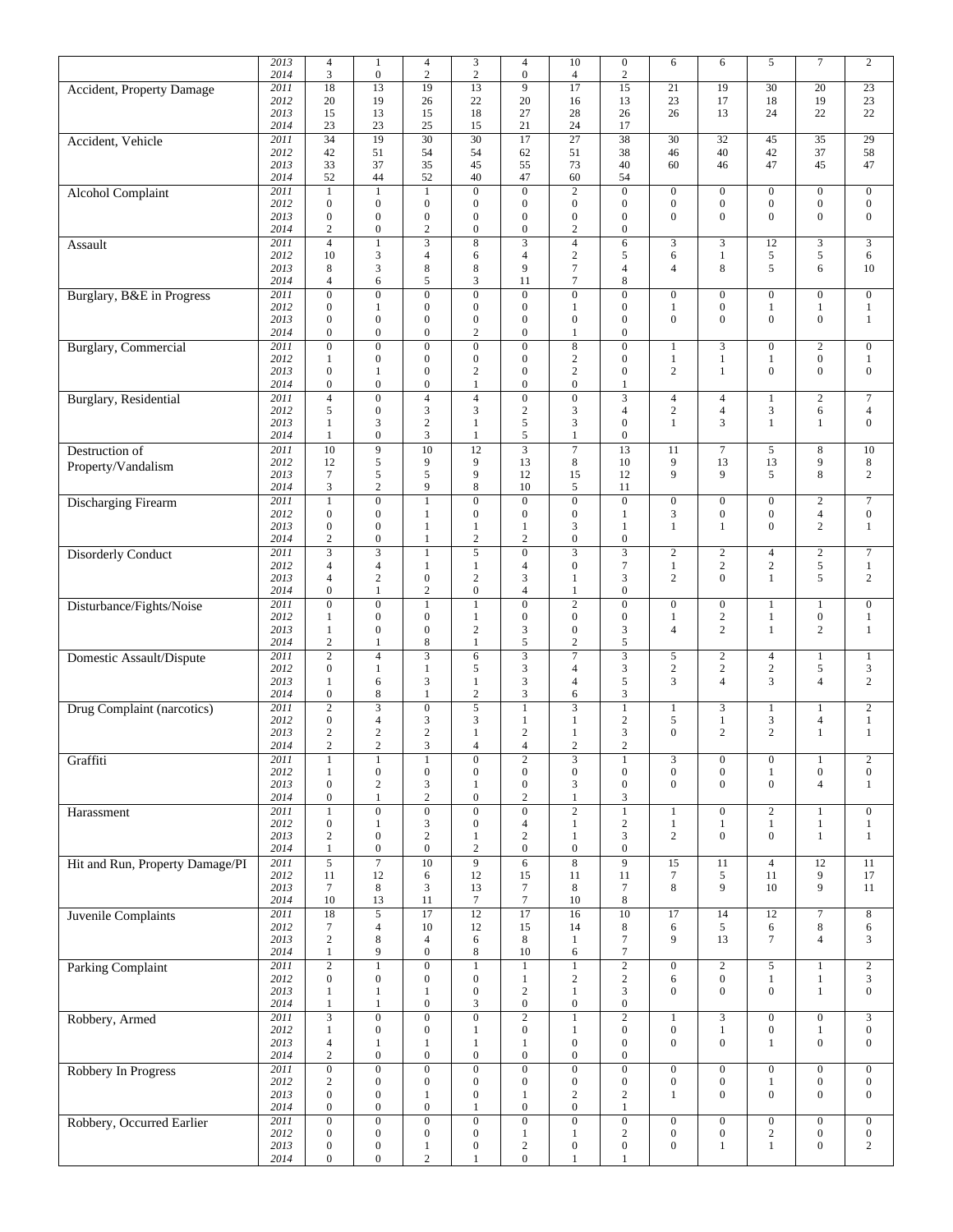| Robbery, Strong Arm                         | 2011                 | $\mathbf{1}$                                     | $\mathbf{0}$                                         | 3                                         | $\boldsymbol{0}$                                     | 1                                                        | 1                                                        | 1                                                    | 3                                    | $\boldsymbol{0}$                     | $\mathbf{0}$                         | 1                                    | $\boldsymbol{0}$                     |
|---------------------------------------------|----------------------|--------------------------------------------------|------------------------------------------------------|-------------------------------------------|------------------------------------------------------|----------------------------------------------------------|----------------------------------------------------------|------------------------------------------------------|--------------------------------------|--------------------------------------|--------------------------------------|--------------------------------------|--------------------------------------|
|                                             | 2012                 | $\overline{0}$                                   | $\mathbf{0}$                                         | $\overline{0}$                            | $\overline{0}$                                       | $\overline{0}$                                           | $\mathbf{0}$                                             | $\boldsymbol{0}$                                     | $\overline{0}$                       | $\overline{0}$                       | $\mathbf{0}$                         | $\overline{0}$                       | $\boldsymbol{0}$                     |
|                                             | 2013<br>2014         | $\boldsymbol{0}$<br>$\overline{0}$               | $\boldsymbol{0}$<br>$\boldsymbol{0}$                 | $\boldsymbol{0}$<br>$\overline{0}$        | $\mathbf{0}$<br>$\overline{0}$                       | $\boldsymbol{0}$<br>$\overline{0}$                       | $\boldsymbol{0}$<br>$\boldsymbol{0}$                     | $\mathbf{0}$<br>$\boldsymbol{0}$                     | $\overline{0}$                       | $\overline{0}$                       | $\mathbf{0}$                         | $\mathbf{0}$                         | $\mathbf{0}$                         |
| Sex Offense/Rape                            | 2011                 | $\overline{0}$                                   | $\mathbf{1}$                                         | $\mathbf{1}$                              | $\mathbf{1}$                                         | $\mathbf{0}$                                             | $\overline{2}$                                           | $\mathbf{1}$                                         | $\overline{c}$                       | $\overline{c}$                       | $\boldsymbol{0}$                     | 3                                    | 1                                    |
|                                             | 2012                 | $\sqrt{2}$                                       | $\mathbf{1}$                                         | 3                                         | $\overline{c}$                                       | $\mathbf{0}$                                             | $\mathbf{1}$                                             | $\mathbf{1}$                                         | $\mathbf{1}$                         | $\overline{0}$                       | $\mathbf{1}$                         | $\mathbf{1}$                         | $\mathbf{1}$                         |
|                                             | 2013<br>2014         | $\boldsymbol{0}$<br>$\mathbf{1}$                 | $\mathbf{1}$<br>$\overline{2}$                       | $\mathbf{1}$<br>$\mathbf{1}$              | $\overline{0}$<br>$\overline{0}$                     | $\overline{4}$<br>$\mathbf{1}$                           | $\mathbf{1}$<br>2                                        | $\mathbf{1}$<br>$\mathbf{2}$                         | 1                                    | $\mathbf{0}$                         | $\theta$                             | $\overline{0}$                       | 2                                    |
| Shooting                                    | 2011                 | $\overline{0}$                                   | $\boldsymbol{0}$                                     | $\boldsymbol{0}$                          | $\overline{0}$                                       | $\boldsymbol{0}$                                         | $\overline{0}$                                           | $\boldsymbol{0}$                                     | $\boldsymbol{0}$                     | $\mathbf{0}$                         | $\mathbf{0}$                         | $\boldsymbol{0}$                     | $\boldsymbol{0}$                     |
|                                             | 2012                 | $\boldsymbol{0}$                                 | $\boldsymbol{0}$                                     | $\boldsymbol{0}$                          | $\mathbf{0}$                                         | $\mathbf{0}$                                             | $\boldsymbol{0}$                                         | $\boldsymbol{0}$                                     | $\sqrt{2}$                           | $\overline{0}$                       | $\mathbf{0}$                         | $\mathbf{0}$                         | $\mathbf{0}$                         |
|                                             | 2013                 | $\boldsymbol{0}$                                 | $\boldsymbol{0}$                                     | $\boldsymbol{0}$                          | $\mathbf{0}$                                         | $\boldsymbol{0}$                                         | $\boldsymbol{0}$                                         | $\mathbf{0}$                                         | $\overline{0}$                       | $\overline{0}$                       | $\mathbf{0}$                         | $\boldsymbol{0}$                     | 1                                    |
|                                             | 2014                 | $\mathbf{1}$                                     | $\mathbf{1}$                                         | $\boldsymbol{0}$                          | $\overline{0}$                                       | $\mathbf{0}$                                             | $\boldsymbol{0}$                                         | 1                                                    |                                      |                                      |                                      |                                      |                                      |
| Stabbing                                    | 2011<br>2012         | $\overline{0}$<br>$\boldsymbol{0}$               | $\overline{0}$<br>$\boldsymbol{0}$                   | $\overline{0}$<br>$\boldsymbol{0}$        | $\overline{0}$<br>$\mathbf{0}$                       | $\mathbf{1}$<br>$\mathbf{1}$                             | $\overline{0}$<br>$\mathbf{1}$                           | $\overline{2}$<br>$\mathbf{1}$                       | $\boldsymbol{0}$<br>$\boldsymbol{0}$ | $\mathbf{0}$<br>$\mathbf{0}$         | $\boldsymbol{0}$<br>$\boldsymbol{0}$ | $\overline{0}$<br>1                  | $\mathbf{0}$<br>$\boldsymbol{0}$     |
|                                             | 2013                 | $\overline{0}$                                   | $\mathbf{0}$                                         | $\mathbf{0}$                              | $\overline{c}$                                       | $\mathbf{0}$                                             | $\mathbf{1}$                                             | $\mathbf{1}$                                         | $\overline{0}$                       | $\mathbf{1}$                         | $\mathbf{0}$                         | $\mathbf{1}$                         | $\mathbf{0}$                         |
|                                             | 2014                 | $\boldsymbol{0}$                                 | $\boldsymbol{0}$                                     | $\boldsymbol{0}$                          | $\mathbf{1}$                                         | $\boldsymbol{0}$                                         | $\boldsymbol{0}$                                         | $\boldsymbol{0}$                                     |                                      |                                      |                                      |                                      |                                      |
| Suspicious Activity/                        | 2011                 | $\overline{82}$                                  | $\overline{67}$                                      | 85                                        | 101                                                  | 47                                                       | 71                                                       | $\overline{74}$                                      | 72                                   | 89                                   | $\overline{77}$                      | $\overline{75}$                      | $\overline{95}$                      |
| Person/Situation/Vehicle                    | 2012<br>2013         | 73<br>63                                         | 77<br>63                                             | 81<br>59                                  | 66<br>74                                             | 79<br>67                                                 | 85<br>60                                                 | 58<br>79                                             | 98<br>98                             | 61<br>78                             | 99<br>73                             | 90<br>69                             | 77<br>62                             |
|                                             | 2014                 | 87                                               | 116                                                  | 83                                        | 99                                                   | 74                                                       | 79                                                       | 65                                                   |                                      |                                      |                                      |                                      |                                      |
| Tampering with a motor vehicle              | 2011                 |                                                  | $\mathbf{1}$                                         | $\overline{0}$                            | $\mathbf{1}$                                         | $\overline{0}$                                           | $\overline{0}$                                           | $\overline{3}$                                       | $\mathbf{2}$                         | 6                                    | $\mathbf{1}$                         | $\boldsymbol{0}$                     | $\mathbf{0}$                         |
|                                             | 2012                 | $\boldsymbol{0}$                                 | $\boldsymbol{0}$                                     | $\mathbf{1}$                              | $\overline{c}$                                       | $\mathbf{2}$                                             | $\mathbf{1}$                                             | $\overline{c}$                                       | $\overline{4}$                       | $\mathbf{1}$                         | $\mathbf{1}$                         | $\mathbf{1}$                         | 1                                    |
|                                             | 2013<br>2014         | $\mathbf{1}$<br>$\mathbf{1}$                     | $\mathbf{0}$<br>$\mathbf{1}$                         | $\mathbf{0}$<br>1                         | 3<br>$\overline{0}$                                  | $\mathbf{1}$<br>$\mathbf{1}$                             | $\mathfrak{Z}$<br>$\boldsymbol{0}$                       | $\boldsymbol{7}$<br>$\boldsymbol{0}$                 | 3                                    | 8                                    | $\mathbf{1}$                         | $\mathbf{1}$                         | $\mathfrak{Z}$                       |
| Theft/Stolen/Shoplifting - except           | 2011                 | $\overline{30}$                                  | $\overline{25}$                                      | 20                                        | $\overline{29}$                                      | 14                                                       | $\overline{36}$                                          | $\overline{34}$                                      | 29                                   | $\overline{32}$                      | 31                                   | $\overline{30}$                      | $\overline{39}$                      |
| vehicle                                     | 2012                 | 33                                               | 31                                                   | 25                                        | 32                                                   | 38                                                       | 44                                                       | 32                                                   | 45                                   | 21                                   | 28                                   | 24                                   | 39                                   |
|                                             | 2013                 | 27                                               | 22                                                   | 26                                        | 36                                                   | 44                                                       | 37                                                       | 27                                                   | 43                                   | 44                                   | 45                                   | 40                                   | 29                                   |
|                                             | 2014<br>2011         | 56<br>$\mathbf{1}$                               | 18<br>$\boldsymbol{0}$                               | 26<br>$\overline{3}$                      | 23<br>$\mathbf{0}$                                   | 27<br>$\mathbf{1}$                                       | 33<br>$\overline{4}$                                     | 25<br>$\overline{4}$                                 | $\overline{c}$                       | $\mathbf{0}$                         | $\mathbf{0}$                         | $\mathbf{1}$                         | 2                                    |
| Vehicle Theft                               | 2012                 | $\mathbf{1}$                                     | $\boldsymbol{0}$                                     | $\overline{c}$                            | $\overline{0}$                                       | $\mathbf{1}$                                             | $\overline{4}$                                           | $\overline{7}$                                       | $\boldsymbol{0}$                     | $\overline{c}$                       | 3                                    | $\boldsymbol{0}$                     | $\sqrt{3}$                           |
|                                             | 2013                 | $\mathbf{1}$                                     | 1                                                    | $\overline{0}$                            | 1                                                    | $\mathbf{1}$                                             | $\sqrt{2}$                                               | $\mathbf{2}$                                         | $\overline{4}$                       | $\overline{4}$                       | $\mathbf{1}$                         | $\mathbf{0}$                         | $\mathbf{0}$                         |
|                                             | 2014                 | $\boldsymbol{0}$                                 | $\mathbf{1}$                                         | $\mathbf{0}$                              | $\overline{c}$                                       | $\overline{0}$                                           | $\mathbf{1}$                                             | $\mathbf{1}$                                         |                                      |                                      |                                      |                                      |                                      |
| Weapon Complaint/violation                  | 2011                 | $\overline{0}$<br>$\boldsymbol{0}$               | $\boldsymbol{0}$<br>$\boldsymbol{0}$                 | $\overline{0}$<br>$\boldsymbol{0}$        | $\mathbf{1}$                                         | $\mathbf{1}$                                             | $\sqrt{2}$<br>$\mathbf{1}$                               | $\mathbf{1}$                                         | $\overline{0}$<br>$\boldsymbol{0}$   | $\overline{0}$                       | $\boldsymbol{0}$                     | $\mathbf{0}$                         | $\mathbf{1}$<br>$\boldsymbol{0}$     |
|                                             | 2012<br>2013         | $\boldsymbol{0}$                                 | $\boldsymbol{0}$                                     | 1                                         | 1<br>$\mathbf{0}$                                    | 1<br>$\boldsymbol{0}$                                    | $\boldsymbol{0}$                                         | 1<br>$\mathbf{1}$                                    | $\overline{0}$                       | $\mathbf{1}$<br>$\overline{0}$       | $\mathbf{1}$<br>$\mathbf{1}$         | $\boldsymbol{0}$<br>$\mathbf{1}$     | $\mathbf{0}$                         |
|                                             | 2014                 | $\overline{0}$                                   | $\mathbf{0}$                                         | $\overline{c}$                            | $\mathbf{0}$                                         | $\overline{c}$                                           | $\mathbf{0}$                                             | $\overline{0}$                                       |                                      |                                      |                                      |                                      |                                      |
| <b>ARRESTS</b>                              |                      | Jan                                              | Feb                                                  | Mar                                       |                                                      |                                                          | June                                                     | July                                                 |                                      |                                      | Oct                                  | <b>Nov</b>                           | <b>Dec</b>                           |
|                                             | 2011                 | $\mathbf{2}$                                     | $\overline{0}$                                       |                                           | Apr<br>2                                             | <b>May</b><br>$\boldsymbol{0}$                           | $\boldsymbol{0}$                                         | $\overline{c}$                                       | Aug<br>$\overline{4}$                | <b>Sept</b><br>$\boldsymbol{0}$      | 1                                    | 1                                    | $\boldsymbol{0}$                     |
| Accident, PD/PI                             | 2012                 | $\boldsymbol{0}$                                 | $\mathbf{1}$                                         | $\overline{0}$                            | $\mathbf{0}$                                         | $\mathbf{1}$                                             | $\boldsymbol{0}$                                         | $\mathbf{0}$                                         | $\boldsymbol{0}$                     | $\boldsymbol{0}$                     | $\boldsymbol{0}$                     | $\mathbf{1}$                         | $\boldsymbol{0}$                     |
|                                             | 2013                 | $\boldsymbol{0}$                                 | $\boldsymbol{0}$                                     | $\boldsymbol{0}$                          | $\mathbf{0}$                                         | $\sqrt{2}$                                               | $\mathbf{0}$                                             | $\boldsymbol{0}$                                     | $\mathbf{0}$                         | $\mathbf{0}$                         | $\mathbf{1}$                         | $\mathbf{2}$                         | 3                                    |
|                                             | 2014                 | $\boldsymbol{0}$                                 | $\mathbf{1}$                                         | $\mathbf{1}$                              | $\mathbf{1}$                                         | $\boldsymbol{0}$                                         | $\mathbf{1}$                                             | $\boldsymbol{0}$                                     |                                      |                                      |                                      |                                      |                                      |
|                                             |                      |                                                  |                                                      |                                           |                                                      |                                                          |                                                          |                                                      |                                      |                                      |                                      |                                      |                                      |
| Assault                                     | 2011                 | $\overline{2}$                                   | $\overline{0}$                                       | $\overline{0}$                            | $\mathbf{1}$                                         | $\mathbf{1}$                                             | $\overline{0}$                                           | $\overline{0}$                                       | 1                                    | $\overline{2}$                       | $\boldsymbol{0}$                     | $\boldsymbol{0}$                     | $\boldsymbol{0}$                     |
|                                             | 2012<br>2013         | $\boldsymbol{0}$<br>$\boldsymbol{0}$             | $\mathbf{0}$<br>$\boldsymbol{0}$                     | 1<br>$\overline{0}$                       | $\mathbf{1}$<br>$\mathbf{0}$                         | $\boldsymbol{0}$<br>$\mathbf{0}$                         | $\mathbf{0}$<br>$\boldsymbol{0}$                         | 1<br>$\boldsymbol{0}$                                | $\mathbf{1}$<br>$\mathbf{0}$         | $\mathbf{1}$<br>$\mathbf{0}$         | 1<br>$\overline{2}$                  | $\boldsymbol{0}$<br>$\boldsymbol{0}$ | $\boldsymbol{0}$<br>$\mathbf{0}$     |
|                                             | 2014                 | 1                                                | $\boldsymbol{0}$                                     | 1                                         | $\boldsymbol{0}$                                     | 1                                                        | $\boldsymbol{0}$                                         | $\overline{2}$                                       |                                      |                                      |                                      |                                      |                                      |
| Burglary                                    | 2011                 | $\overline{c}$                                   | $\boldsymbol{0}$                                     | $\boldsymbol{0}$                          | $\boldsymbol{0}$                                     | $\boldsymbol{0}$                                         | $\boldsymbol{0}$                                         | $\boldsymbol{0}$                                     | $\boldsymbol{0}$                     | $\boldsymbol{0}$                     | $\boldsymbol{0}$                     | $\boldsymbol{0}$                     | $\boldsymbol{0}$                     |
|                                             | 2012                 | $\boldsymbol{0}$                                 | $\mathbf{1}$                                         | $\overline{0}$                            | $\mathbf{0}$                                         | $\boldsymbol{0}$                                         | $\mathbf{1}$                                             | $\mathbf{0}$                                         | $\overline{c}$                       | $\boldsymbol{0}$                     | $\boldsymbol{0}$                     | $\boldsymbol{0}$                     | $\mathbf{0}$                         |
|                                             | 2013<br>2014         | $\mathbf{0}$<br>$\boldsymbol{0}$                 | $\mathbf{1}$<br>$\boldsymbol{0}$                     | 1<br>$\mathbf{0}$                         | $\mathbf{0}$<br>$\mathbf{1}$                         | $\mathbf{1}$<br>$\mathbf{1}$                             | $\mathbf{0}$<br>$\mathbf{1}$                             | $\boldsymbol{0}$<br>$\boldsymbol{0}$                 | $\overline{0}$                       | $\boldsymbol{0}$                     | $\mathbf{0}$                         | $\boldsymbol{0}$                     | $\mathbf{0}$                         |
| Destruction of Property                     | 2011                 | $\overline{0}$                                   | $\mathbf{0}$                                         | $\overline{0}$                            | $\mathbf{0}$                                         | $\mathbf{0}$                                             | $\mathbf{1}$                                             | $\mathbf{1}$                                         | $\mathbf{0}$                         | $\mathbf{1}$                         | $\boldsymbol{0}$                     | $\boldsymbol{0}$                     | $\boldsymbol{0}$                     |
|                                             | 2012                 | $\mathbf{1}$                                     | $\boldsymbol{0}$                                     | $\mathbf{0}$                              | $\mathbf{0}$                                         | $\mathbf{1}$                                             | $\boldsymbol{0}$                                         | $\boldsymbol{0}$                                     | $\boldsymbol{0}$                     | $\boldsymbol{0}$                     | 1                                    | $\boldsymbol{0}$                     | $\boldsymbol{0}$                     |
|                                             | 2013                 | $\mathbf{1}$                                     | $\boldsymbol{0}$                                     | $\overline{0}$                            | $\mathbf{0}$                                         | $\boldsymbol{0}$                                         | $\mathbf{0}$                                             | $\mathbf{0}$                                         | $\mathbf{0}$                         | $\mathbf{0}$                         | $\mathbf{0}$                         | $\overline{0}$                       | $\overline{0}$                       |
|                                             | 2014<br>2011         | $\boldsymbol{0}$<br>$\mathbf{1}$                 | $\boldsymbol{0}$<br>$\overline{2}$                   | $\boldsymbol{0}$<br>$\mathbf{1}$          | $\boldsymbol{0}$<br>$\overline{4}$                   | $\mathbf{1}$                                             | $\boldsymbol{0}$<br>$\boldsymbol{0}$                     | $\mathbf{0}$<br>$\overline{2}$                       | $\overline{0}$                       | $\mathbf{1}$                         | $\mathbf{2}$                         | $\mathbf{2}$                         |                                      |
| Disturbance/Disorderly Conduct/             | 2012                 | $\mathfrak{Z}$                                   | 1                                                    | $\boldsymbol{0}$                          | $\boldsymbol{0}$                                     | $\boldsymbol{0}$<br>$\sqrt{2}$                           | $\boldsymbol{0}$                                         | $\overline{4}$                                       | 1                                    | $\mathbf{1}$                         | 1                                    | $\mathbf{1}$                         | $\mathfrak{Z}$<br>$\boldsymbol{0}$   |
| Disturbance                                 | 2013                 | $\sqrt{2}$                                       | $\sqrt{2}$                                           | $\boldsymbol{0}$                          | $\mathbf{1}$                                         | 1                                                        | $\mathbf{0}$                                             | $\mathbf{1}$                                         | $\mathbf{1}$                         | $\boldsymbol{0}$                     | $\boldsymbol{0}$                     | 3                                    | $\mathbf{2}$                         |
|                                             | 2014                 | $\boldsymbol{0}$                                 | $\boldsymbol{0}$                                     | $\boldsymbol{2}$                          | $\mathbf{0}$                                         | 5                                                        | $\mathbf{0}$                                             | $\mathbf{1}$                                         |                                      |                                      |                                      |                                      |                                      |
| Domestic Assault/Dispute                    | 2011<br>2012         | $\mathbf{1}$<br>$\mathbf{0}$                     | $\mathbf{1}$<br>$\mathbf{1}$                         | 3<br>$\boldsymbol{0}$                     | $\overline{5}$<br>$\overline{4}$                     | $\mathbf{1}$<br>$\sqrt{2}$                               | $\overline{3}$<br>$\mathfrak{Z}$                         | $\sqrt{2}$<br>$\sqrt{2}$                             | $\overline{0}$<br>$\boldsymbol{0}$   | $\overline{2}$<br>$\mathbf{1}$       | 3<br>$\sqrt{2}$                      | $\mathbf{0}$<br>$\,1$                | $\mathbf{1}$<br>$\mathbf{1}$         |
|                                             | 2013                 | $\boldsymbol{0}$                                 | 5                                                    | 2                                         | -1                                                   | 3                                                        | 1                                                        | $\mathfrak{Z}$                                       | $\overline{c}$                       | 3                                    | 3                                    | $\mathfrak{Z}$                       | 2                                    |
|                                             | 2014                 | $\mathbf{0}$                                     | $\boldsymbol{7}$                                     | $\mathbf{1}$                              | $\mathbf{1}$                                         | $\,1\,$                                                  | 6                                                        | $\mathbf{1}$                                         |                                      |                                      |                                      |                                      |                                      |
| Drug Complaint                              | 2011                 | $\overline{2}$                                   | $\sqrt{2}$                                           | $\boldsymbol{0}$                          | $\sqrt{5}$                                           | $\mathbf{1}$                                             | $\mathbf{1}$                                             | $\boldsymbol{0}$                                     | $\overline{c}$                       | $\overline{0}$                       | $\boldsymbol{0}$                     | $\boldsymbol{0}$                     | $\mathbf{1}$                         |
|                                             | 2012<br>2013         | $\boldsymbol{0}$<br>$\sqrt{2}$                   | $\mathfrak{Z}$<br>$\mathbf{1}$                       | 1<br>$\overline{c}$                       | $\sqrt{2}$<br>$\boldsymbol{0}$                       | $\boldsymbol{0}$<br>$\mathbf{1}$                         | 1<br>1                                                   | $\mathbf{1}$<br>3                                    | 5<br>$\overline{0}$                  | $\mathbf{1}$<br>$\mathbf{1}$         | $\sqrt{2}$<br>$\mathbf{2}$           | 1<br>$\mathbf{1}$                    | -1<br>$\mathbf{1}$                   |
|                                             | 2014                 | $\mathbf{1}$                                     | $\sqrt{2}$                                           | $\overline{c}$                            | 3                                                    | $\sqrt{2}$                                               | 1                                                        | $\mathbf{1}$                                         |                                      |                                      |                                      |                                      |                                      |
| Hit and Run, Property Damage                | 2011                 | $\overline{0}$                                   | $\overline{0}$                                       | $\boldsymbol{0}$                          | $\overline{0}$                                       | $\overline{0}$                                           | $\overline{0}$                                           | $1\,$                                                | $\overline{2}$                       | $\mathbf{1}$                         | $\boldsymbol{0}$                     | $\overline{0}$                       | $\boldsymbol{0}$                     |
|                                             | 2012<br>2013         | $\mathbf{0}$<br>$\boldsymbol{0}$                 | $\sqrt{2}$<br>$\boldsymbol{0}$                       | $\boldsymbol{0}$<br>$\boldsymbol{0}$      | $\mathbf{1}$<br>$\mathbf{1}$                         | $\boldsymbol{0}$<br>$\boldsymbol{0}$                     | $\boldsymbol{0}$<br>$\mathbf{0}$                         | $\mathbf{0}$<br>$\boldsymbol{0}$                     | $\mathbf{0}$<br>$\overline{0}$       | $\boldsymbol{0}$<br>$\overline{c}$   | $\boldsymbol{0}$<br>$\boldsymbol{0}$ | $\boldsymbol{0}$<br>$\boldsymbol{0}$ | $\boldsymbol{0}$<br>$\boldsymbol{0}$ |
|                                             | 2014                 | $\boldsymbol{0}$                                 | $\boldsymbol{0}$                                     | $\boldsymbol{0}$                          | $\mathbf{1}$                                         | $\boldsymbol{0}$                                         | $\boldsymbol{0}$                                         | 1                                                    |                                      |                                      |                                      |                                      |                                      |
| Misc. (attempt to locate, harassment,       | 2011                 | $\overline{2}$                                   | $\overline{4}$                                       | $\overline{7}$                            | $\overline{6}$                                       | $\sqrt{6}$                                               | $\overline{5}$                                           | 6                                                    | $\overline{2}$                       | $\sqrt{5}$                           | 6                                    | 6                                    | $\mathbf{1}$                         |
| trespassing, juvenile, welfare check, etc.) | 2012                 | $\,$ 8 $\,$                                      | $\boldsymbol{0}$                                     | 4                                         | -1                                                   | $\overline{4}$                                           | 5                                                        | 6                                                    | 6                                    | 5                                    | 5                                    | 9                                    | 3                                    |
|                                             | 2013<br>2014         | 5<br>$\overline{4}$                              | $\mathfrak{Z}$<br>6                                  | 3<br>6                                    | 9<br>$\mathfrak{Z}$                                  | 5<br>6                                                   | $7\phantom{.0}$<br>$\overline{4}$                        | $\mathfrak{Z}$<br>$\boldsymbol{7}$                   | 3                                    | $\overline{4}$                       | $\mathbf{2}$                         | $\overline{4}$                       | $\overline{4}$                       |
| Robbery                                     | 2011                 | $\overline{0}$                                   | $\overline{0}$                                       | $\mathbf{1}$                              | $\overline{0}$                                       | $\overline{0}$                                           | $\overline{0}$                                           | $\overline{0}$                                       | $\overline{3}$                       | $\overline{0}$                       | $\boldsymbol{0}$                     | $\overline{0}$                       | $\overline{0}$                       |
|                                             | 2012                 | $\boldsymbol{0}$                                 | $\mathbf{0}$                                         | $\mathbf{0}$                              | $\mathbf{0}$                                         | $\boldsymbol{0}$                                         | $\mathbf{0}$                                             | $\mathbf{0}$                                         | $\overline{0}$                       | $\boldsymbol{0}$                     | $\boldsymbol{0}$                     | $\boldsymbol{0}$                     | $\boldsymbol{0}$                     |
|                                             | 2013                 | $\mathbf{1}$                                     | $\boldsymbol{0}$                                     | 1                                         | $\boldsymbol{0}$                                     | $\boldsymbol{0}$                                         | $\boldsymbol{0}$                                         | $\boldsymbol{0}$                                     | $\overline{0}$                       | $\boldsymbol{0}$                     | $\boldsymbol{0}$                     | $\boldsymbol{0}$                     | $\boldsymbol{0}$                     |
|                                             | 2014<br>2011         | $\mathbf{0}$<br>$\overline{0}$                   | $\mathbf{0}$<br>$\overline{0}$                       | $\boldsymbol{0}$<br>$\overline{0}$        | $\boldsymbol{0}$<br>$\overline{0}$                   | $\boldsymbol{0}$<br>$\overline{0}$                       | $\boldsymbol{0}$<br>$\overline{0}$                       | 1<br>$\overline{0}$                                  | $\overline{0}$                       | $\overline{0}$                       | $\boldsymbol{0}$                     |                                      | $\mathbf{0}$                         |
| Sex Offense/Rape                            | 2012                 | $\mathbf{0}$                                     | $\mathbf{0}$                                         | $\boldsymbol{0}$                          | $\mathbf{0}$                                         | $\boldsymbol{0}$                                         | $\mathbf{0}$                                             | $\mathbf{0}$                                         | $\mathbf{0}$                         | $\boldsymbol{0}$                     | $\boldsymbol{0}$                     | $\overline{0}$<br>$\boldsymbol{0}$   | $\boldsymbol{0}$                     |
|                                             | 2013                 | $\boldsymbol{0}$                                 | $\boldsymbol{0}$                                     | $\boldsymbol{0}$                          | $\boldsymbol{0}$                                     | $\mathbf{1}$                                             | $\boldsymbol{0}$                                         | $\mathbf{0}$                                         | $\overline{0}$                       | $\mathbf{0}$                         | $\mathbf{0}$                         | $\boldsymbol{0}$                     | $\mathbf{0}$                         |
|                                             | 2014                 | $\boldsymbol{0}$                                 | $\boldsymbol{0}$                                     | $\boldsymbol{0}$                          | $\boldsymbol{0}$                                     | $\boldsymbol{0}$                                         | $\mathbf{0}$                                             | 1                                                    |                                      |                                      |                                      |                                      |                                      |
| Shooting                                    | 2011                 | $\overline{0}$                                   | $\overline{0}$                                       | $\boldsymbol{0}$                          | $\overline{0}$                                       | $\overline{0}$                                           | $\overline{0}$                                           | $\mathbf{0}$                                         | $\overline{0}$                       | $\boldsymbol{0}$                     | $\boldsymbol{0}$                     | $\overline{0}$                       | $\boldsymbol{0}$                     |
|                                             | 2012<br>2013<br>2014 | $\mathbf{0}$<br>$\boldsymbol{0}$<br>$\mathbf{0}$ | $\boldsymbol{0}$<br>$\boldsymbol{0}$<br>$\mathbf{1}$ | $\boldsymbol{0}$<br>0<br>$\boldsymbol{0}$ | $\boldsymbol{0}$<br>$\boldsymbol{0}$<br>$\mathbf{0}$ | $\boldsymbol{0}$<br>$\boldsymbol{0}$<br>$\boldsymbol{0}$ | $\boldsymbol{0}$<br>$\boldsymbol{0}$<br>$\boldsymbol{0}$ | $\mathbf{0}$<br>$\boldsymbol{0}$<br>$\boldsymbol{0}$ | $\boldsymbol{0}$<br>$\overline{0}$   | $\boldsymbol{0}$<br>$\boldsymbol{0}$ | $\boldsymbol{0}$<br>$\boldsymbol{0}$ | $\boldsymbol{0}$<br>$\boldsymbol{0}$ | $\boldsymbol{0}$<br>$\boldsymbol{0}$ |